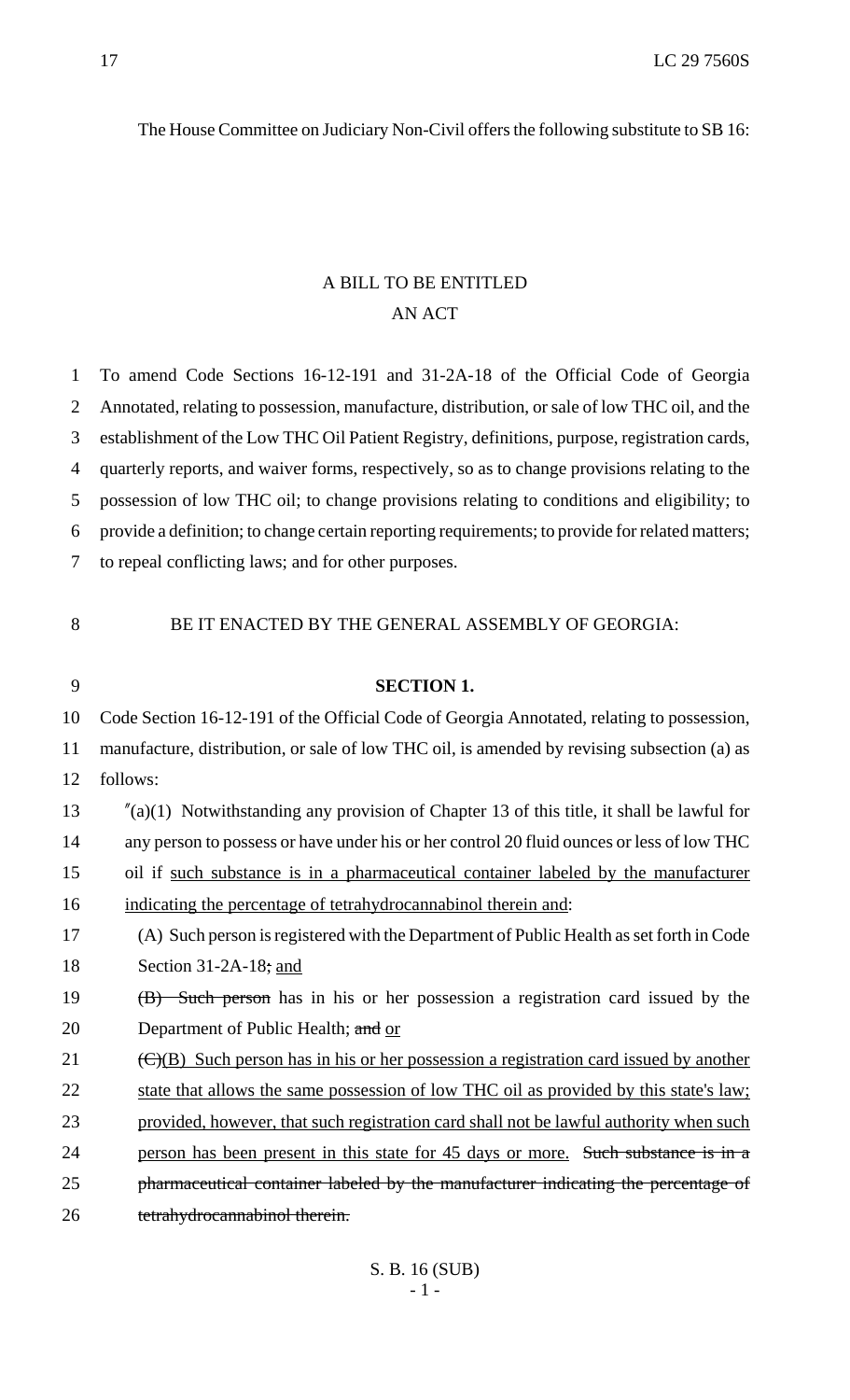| 27 | (2) Notwithstanding any provision of Chapter 13 of this title, any person who possesses              |
|----|------------------------------------------------------------------------------------------------------|
| 28 | or has under his or her control 20 fluid ounces or less of low THC oil without complying             |
| 29 | with subparagraphs $(A)$ , $(B)$ , and $(C)$ of paragraph (1) of this subsection shall be punished   |
| 30 | as for a misdemeanor."                                                                               |
|    |                                                                                                      |
| 31 | <b>SECTION 2.</b>                                                                                    |
| 32 | Code Section 31-2A-18 of the Official Code of Georgia Annotated, relating to the                     |
| 33 | establishment of the Low THC Oil Patient Registry, definitions, purpose, registration cards,         |
| 34 | quarterly reports, and waiver forms, is amended by revising paragraph (3) of subsection (a)          |
| 35 | and subsections (c) through (e) as follows:                                                          |
| 36 | $''(3)$ 'Condition' means:                                                                           |
| 37 | (A) Cancer, when such diagnosis is disease is diagnosed as end stage or the treatment                |
| 38 | produces related wasting illness, or recalcitrant nausea and vomiting;                               |
| 39 | (B) Amyotrophic lateral sclerosis, when such diagnosis is disease is diagnosed as                    |
| 40 | severe or end stage;                                                                                 |
| 41 | (C) Seizure disorders related to a diagnosis of epilepsy or trauma related head injuries;            |
| 42 | (D) Multiple sclerosis, when such diagnosis is disease is diagnosed as severe or end                 |
| 43 | stage;                                                                                               |
| 44 | (E) Crohn's disease;                                                                                 |
| 45 | (F) Mitochondrial disease;                                                                           |
| 46 | (G) Parkinson's disease, when such diagnosis is disease is diagnosed as severe or end                |
| 47 | stage; or                                                                                            |
| 48 | (H) Sickle cell disease, when such diagnosis is disease is diagnosed as severe or end                |
| 49 | stage;                                                                                               |
| 50 | Tourette's syndrome, when such syndrome is diagnosed as severe;<br>(I)                               |
| 51 | (J) Autism spectrum disorder, when such disorder is diagnosed for a patient who is at                |
| 52 | <u>least 18 years of age, or severe autism, when diagnosed for a patient who is less than</u>        |
| 53 | 18 years of age;                                                                                     |
| 54 | (K) Epidermolysis bullosa;                                                                           |
| 55 | (L) Alzheimer's disease, when such disease is diagnosed as severe or end stage;                      |
| 56 | (M) Acquired immune deficiency syndrome, when such syndrome is diagnosed as                          |
| 57 | severe or end stage; or                                                                              |
| 58 | (N) Peripheral neuropathy, when such symptoms are diagnosed as severe or end stage."                 |
| 59 | $\degree$ (c) The purpose of the registry is to provide a registration of individuals and caregivers |
| 60 | who have been issued registration cards. The department shall establish procedures and               |
| 61 | promulgate rules and regulations for the establishment and operation of the registration             |
| 62 | process and dispensing of registry cards to individuals and caregivers. Only individuals             |